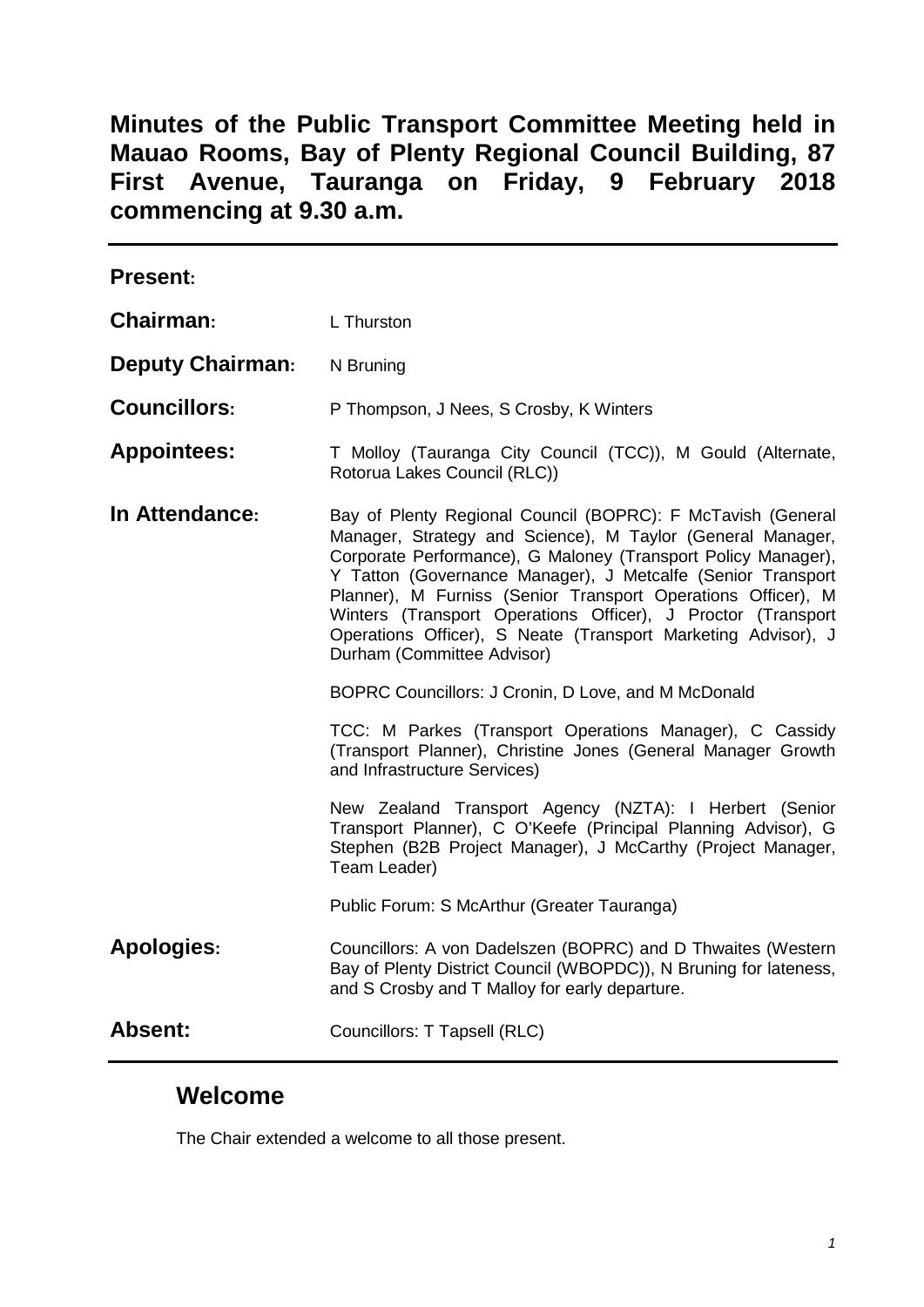# 1 **Apologies**

# **Resolved**

**That the Public Transport Committee:**

**1 Accepts the apologies tendered at the meeting by Councillors: N Bruning for lateness, S Crosby and T Malloy for early departure, and A von Dadelszen and D Thwaites for absence.**

> **Thurston/Winters CARRIED**

# **Chair's Announcement**

The Chair announced agenda item 7.1 would be heard next, to accommodate other commitments of the external presenter.

# 2 **Reports**

# 2.1 **Bayfair Interchange Developments**

*Refer Objective ID A2805398 for presentation.*

Martin Parkes (Transport Operations Manager, TCC), Clare Cassidy (Transport Planner, TCC), and Joe Metcalfe (Senior Transport Planner, BOPRC) updated Members on progress of the Bayfair Interchange Development Project, along with the challenges and delays it was facing.

Key points raised were:

- In January 2018 Bayfair/AMP withdrew their agreement to the original location of the interchange, due to concerns raised in a safety audit, and their redevelopment plans.
- Since then TCC, NZTA, and BOPRC had considered alternative locations, including a temporary interchange on Farm Street for the next 12 months (approximately) while a permanent interchange was developed.
- Alternative locations under consideration for the permanent interchange were 40 metres north of the original location on Farm Street, and Baypark.
- The alternative location on Farm Street presented challenges.
- Baypark looked to have future merit; the idea was supported by Bay Venues Limited, could potentially be developed into a Park'n'Ride, and had further development opportunities. Conversely, an interchange at Baypark would still require an interchange at Bayfair.
- Members suggested an express route from Bayfair/Baypark into downtown Tauranga.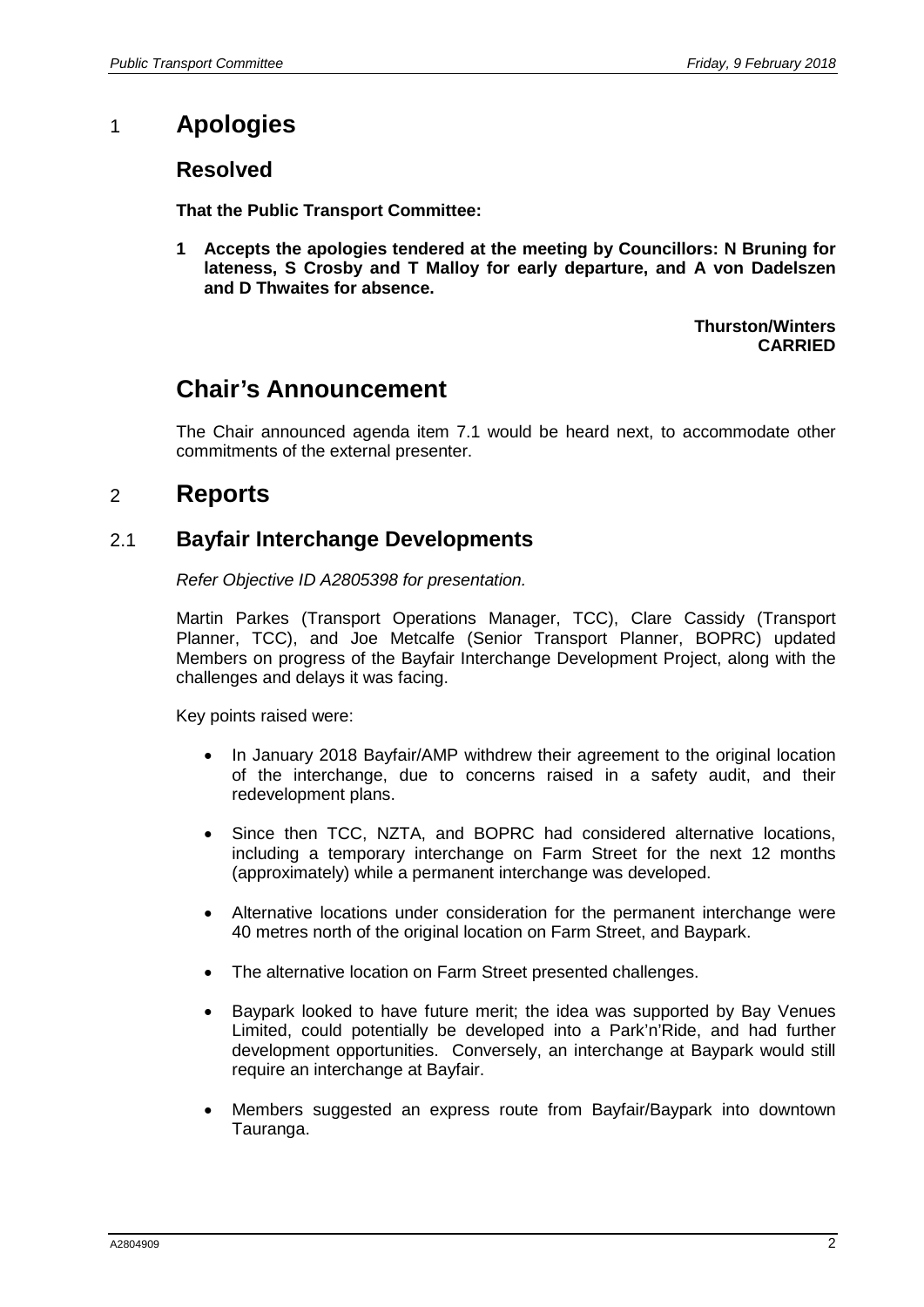Members sought clarification on the following points:

- Bayfair/AMP's withdrawal of agreement to the original location of the interchange was given in accordance with the notice period set out in the current Agreement.
- An interchange at the front of Bayfair would not be feasible with the permanent close of access via Girven Road and risk to pedestrians from buses navigating the carpark.
- The timing around the development of a multimodal Tauranga transport model (being progressed by partners), with current and future models accounting for proposed and planned land use change in the Pāpāmoa/Arataki/Mount corridor.

#### **Resolved**

**That the Public Transport Committee:**

**1 Receives the report, Bayfair Interchange Developments;**

**Winters/Nees CARRIED**

# 3 **Public Forum**

#### 3.1 **Sue McArthur, Greater Tauranga**

*Refer Objective ID A2807727 for presentation.*

Sue McArthur (Farm Street Resident and Editor of Greater Tauranga) outlined to Members her position on the proposed interchange on Farm Street, namely:

- Opposed to Farm Street being used as a main bus route due to having substantial traffic congestion issues as is, and its designed purpose as a residential street.
- Concerned with the safety of students crossing Farm Street, and the resultant increased number of students if an interchange was introduced.
- Suggested an unreliable bus timetable would result due to traffic delays, causing a reduced uptake of public transport.
- Noted the current bus shelters on Farm Street were insufficient.
- Concerned with heavy vehicles using Farm Street to access the Bayfair redevelopment.
- Dedicated bus lanes were needed.

Ms McArthur suggested mitigation as follows:

- Permanent bollards be installed on Farm Street to stop rat running.
- Removal of all access to and from Bayfair from Farm Street.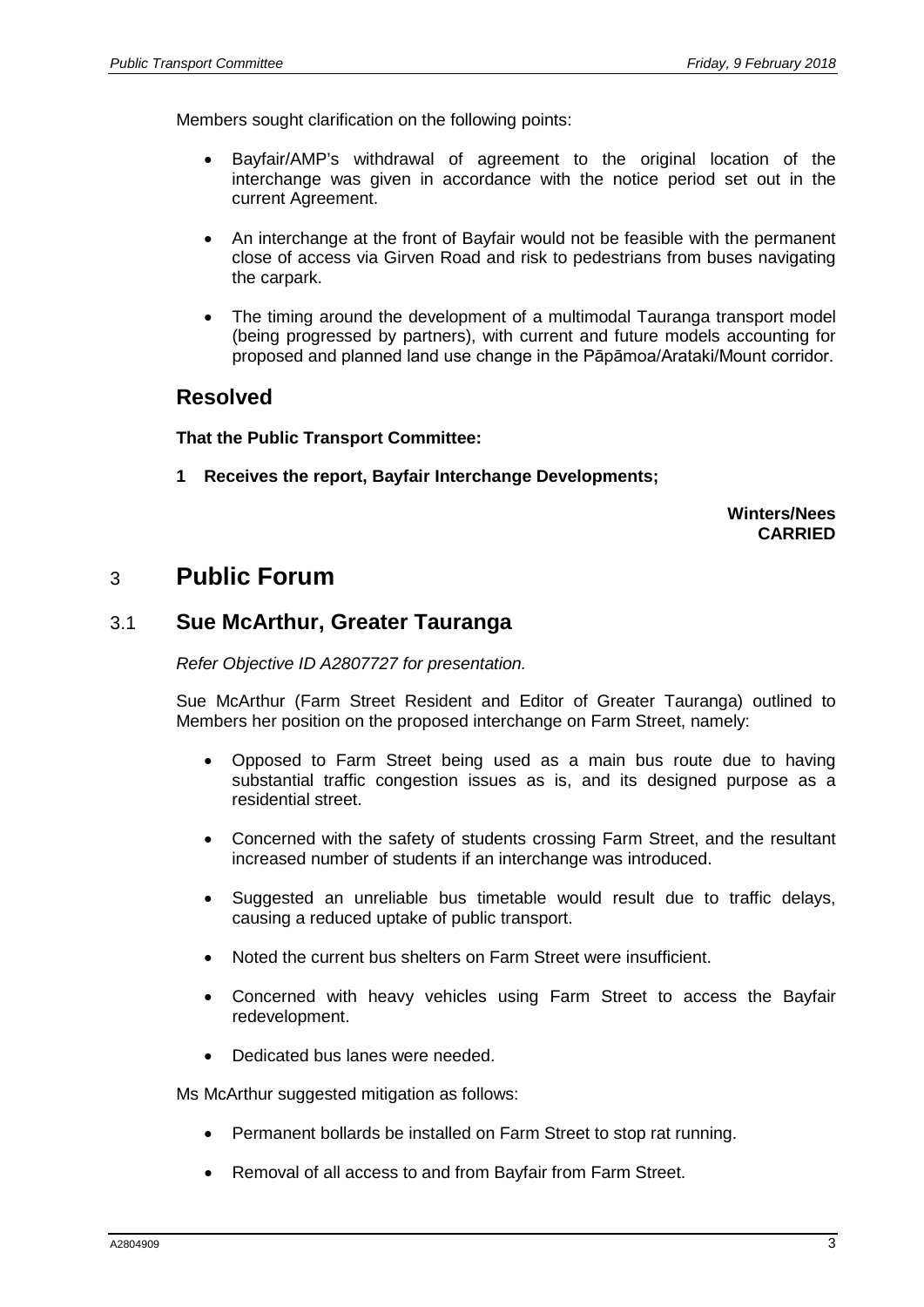Installation of additional cycle paths along Farm Street  $-$  it was suggested residents of Farm Street would consider the loss of some street parking to allow this.

# 4 **General Business**

Nil

# 5 **Declaration of conflicts of interest**

Nil

# 6 **Previous Minutes**

### 6.1 **Public Transport Committee minutes - 23 November 2017**

#### **Correction**

Item 7.1 of the minutes be amended to read:

"A query was raised regarding the road widening works at Welcome Bay roundabout and Turret Road/Fifteenth Avenue and whether any initiative could be investigated to relive relieve impacts on traffic."

#### **Matters arising**

In relation to reducing emissions as stated in point 1 of item 5.1, Members were advised Climate Change Action Plans were being developed amongst TLAs and Regional Councils across the country, and a report regarding same would be going to the Regional Direction and Delivery Committee at the end of the financial year.

Regarding item 6.1, Members were advised NZTA would report back on the National Port study in due course.

Fiona McTavish (General Manager, Strategy and Science, BOPRC) updated Members on progress in relation to item 6.8, confirmed she had met with the Chief Executive of Priority One, who were now communicating with businesses to promote the use of public transport to employees.

# **Resolved**

**That the Public Transport Committee:**

**1 Confirms the Public Transport Committee minutes - 23 November 2017 as a true and correct record.**

> **Winters/Crosby CARRIED**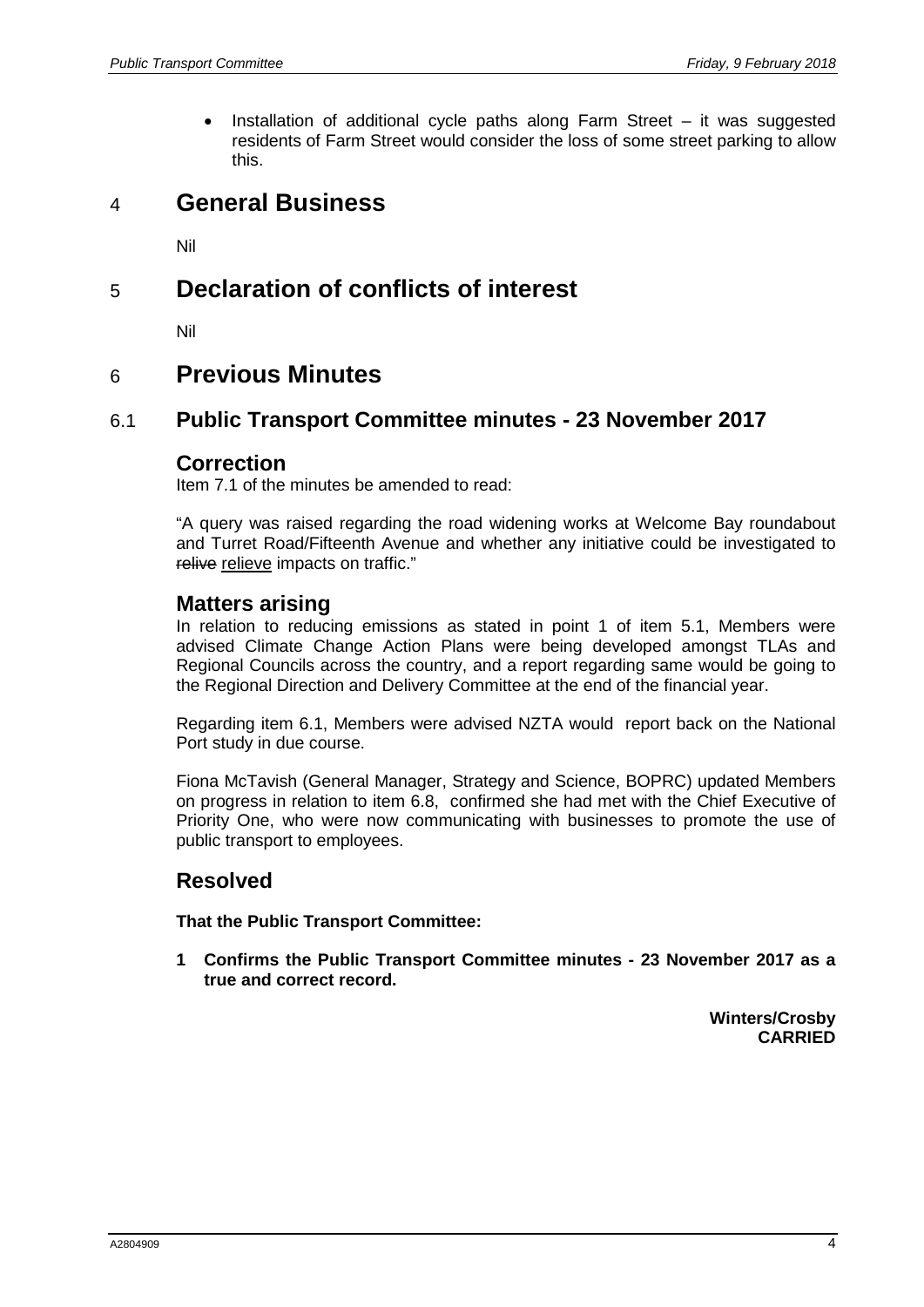# 7 **Reports Continued**

## 7.1 **Tauranga Programme Business Case**

*Refer Objective ID A2808001 for presentation.*

Ian Herbert (Senior Transport Planner, NZTA), Christine Jones (General Manager Growth and Infrastructure Services, TCC) and Joe Metcalfe (Senior Transport Planner, BOPRC) presented TCC's Tauranga Transport Programme Business Case to Members and sought opinion on the direction.

#### **Attendance Cr Malloy exited the room at 10.10am**

The business case looked to address three problems; transport relying on limited key routes, responses to growth that reinforced private transport, and the disproportionately high number of deaths and serious injuries involving vulnerable road users (pedestrians, cyclists, mobility scooters, motorbikes). Four objectives with KPI measures were developed which would see improved safety on a multimodal, lower emission, resilient and reliable transport system.

### **Attendance**

#### **Cr Malloy re-entered the room at 10.17am Cr Bruning joined the meeting at 10.21am**

In response to the problems and objectives, eleven programmes were developed and put through a multi-criteria analysis, then shortlisted and further developed to become shortlisted programmes 2, 8, and 9.

Programme 2 continued with planned investments and forecasted significant network deterioration from 2031.

Programme 8 mostly continued with planned investments but further invested in public transport, walking and cycling infrastructure, increased vehicle occupancy, and travel demand management. It also required an increase in budget and was the recommended programme.

Programme 9 mainly continued with planned investments with increased investment in road capacity improvements and had some investment in public transport, walking and cycling infrastructure, increased vehicle occupancy, and travel demand management in order to increase the service for private vehicles. Programme 9 required the largest budget but did not have the best cost-benefit ratio.

Key points discussed by Members were:

- Western Bay Transport Programme Business Case to be included in future Agendas.
- Goals for emission reduction and public transport uptake were not ambitious enough, and concern was raised that new technology and central government's focus on rail were not addressed in the business case.
- Concerned TCC's LTP consultation (in June/July) would not go into enough detail on the business case.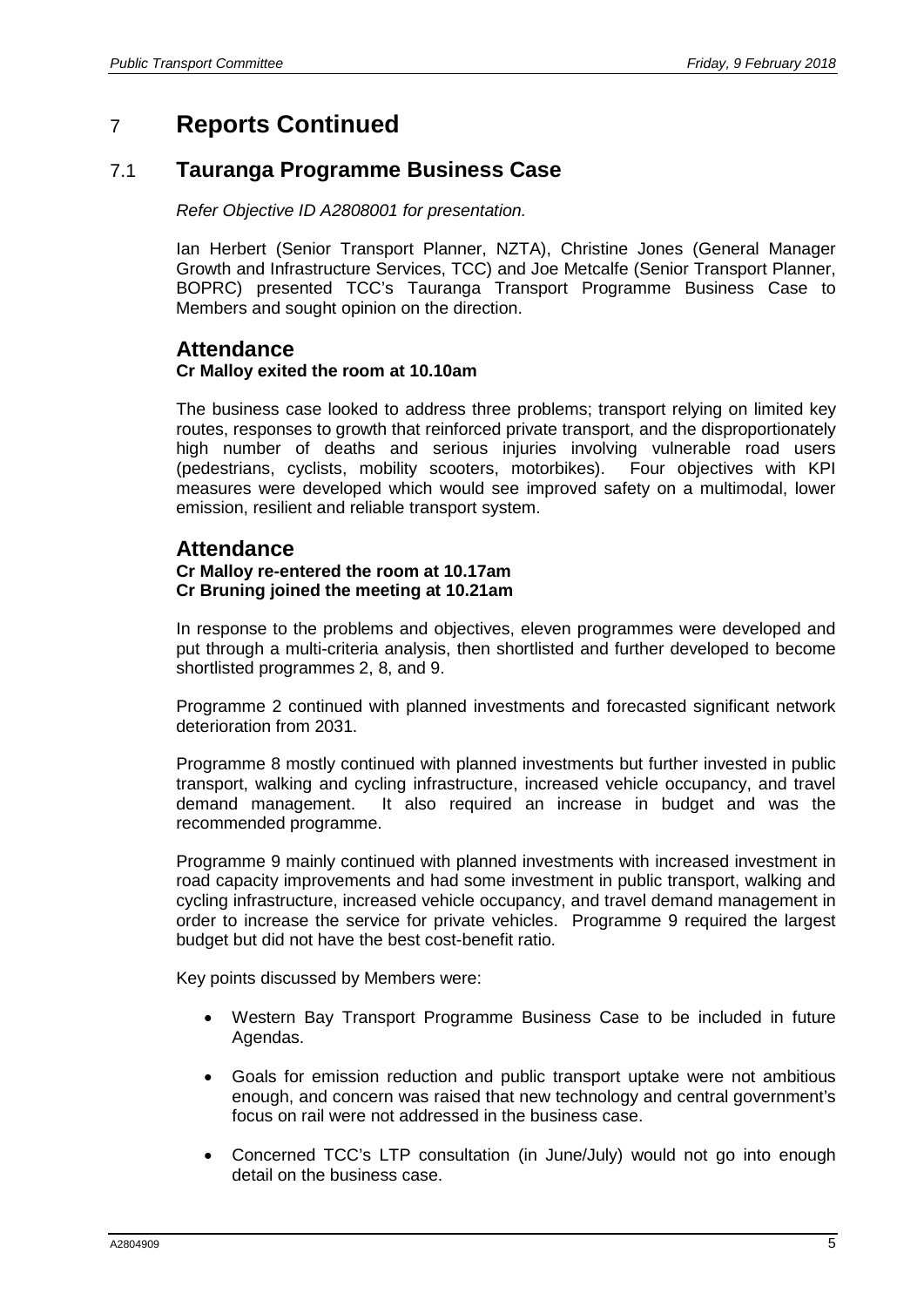The business case aligned with the Western Bay of Plenty Public Transport Blueprint in most areas, except the expenditure from Year 4 was higher than indicated in the Blueprint/Long Term Plan.

## **Resolved**

**That the Public Transport Committee:**

- **1 Receives the report, Tauranga Programme Business Case;**
- **2 Agrees to the preferred programme for the Tauranga Programme Business Case outlined in this report to be issued for public consultation through Tauranga City Council's 2018 - 2028 Long Term Plan and 30 year Infrastructure Strategy.**
- **3 Notes that agreeing to the Tauranga Programme Business Case preferred programme for consultation does not represent a formal financial commitment by Regional Council.**

**Gould/Crosby CARRIED**

#### **Adjournments**

**Meeting adjourned at 10.57am and reconvened at 11.16am**

#### **Attendance**

**Cr Malloy left the meeting during the adjournment**

### 7.2 **Tender Award Process - Western Bay of Plenty Bus Service Tender**

Mike Furniss (Senior Transport Operations Officer, BOPRC) and Garry Maloney (Transport Policy Manager, BOPRC) recommended Council delegate to the Chief Executive the power to award the contract decision of the Western Bay of Plenty Bus Service, provided specifications were met and the tender fell within the 2018-2028 draft Long Term Plan Budget.

Staff clarified the Chief Executive's current delegation was \$400,000.

# **Resolved**

**That the Public Transport Committee:**

- **1 Receives the report, Tender Award Process - Western Bay of Plenty Bus Service Tender.**
- **2 Endorses the proposed tender award process for the Western Bay of Plenty Bus Service Tender.**

**That the Public Transport Committee recommends that the Regional Council:**

**1 Approves the Western Bay of Plenty Bus Service proposed tender award process set out in this paper and delegates authority to the Chief Executive to receive the Tender report and award the contract, conditional to the tender**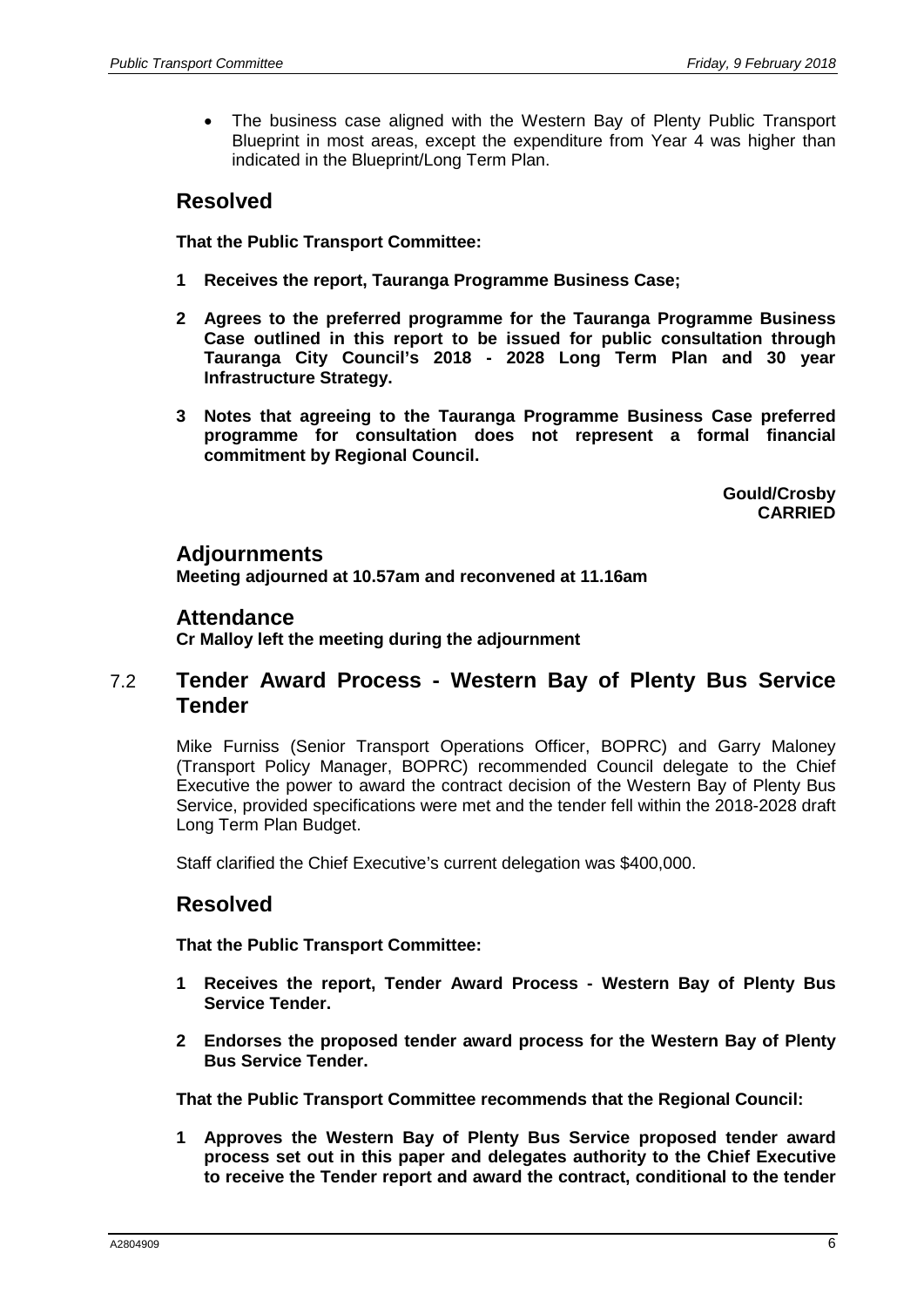**specifications being met, and the tendered price being within the 2018 – 2028 Draft Long Term Plan budget.**

**2 Notes that if these conditions are not met, the Tender report and the contract award decision shall be bought to Council (at a time and date to be determined).** 

> **Winters/Bruning CARRIED**

### 7.3 **Rotorua CCTV**

Jen Proctor (Transport Operations Officer, BOPRC) and Garry Maloney (Transport Policy Manager, BOPRC) outlined to Members the reasoning behind the recommendation to install CCTV cameras on 20 Rotorua buses, namely:

- To improve health and safety outcomes by discouraging theft, assault and other criminal activity.
- An 11% drop in perceived passenger safety (User Satisfaction Survey).
- To align with features of the Tauranga network commencing December 2018.

Members clarified:

- Cameras would be visible to the public and a sticker indicating CCTV was operating would be on the side of each bus.
- CCTV feeds would be stored on a hard drive on the bus with operations personnel able to request a specific time and day of footage.
- The contractor, Reesby Rotorua Ltd, had indicated a contribution of \$10-\$14k in funding towards the initiative.
- The current contract would lapse in 2024. Staff had not considered what would happen with the cameras at that time, given favourable new technology may be available.
- Similar technology was widely used in Auckland, Wellington and Christchurch public transport services. Staff would investigate if the introduction of CCTV on those services had shown a corresponding increase in perceived safety.

### **Resolved**

**That the Public Transport Committee:**

- **1 Receives the report, Rotorua CCTV.**
- **2 Endorses the procurement of CCTV on Rotorua Cityride urban buses.**
- **3 Notes that the costs are currently unbudgeted and the implementation cost is estimated to be approximately \$164,000 with the operational cost to be funded from targeted rates being approximately \$21,300 per year.**
- **4 Notes that the operator, Howick & Eastern, is prepared to co-invest up to 10% of the installation cost up to \$14,000.**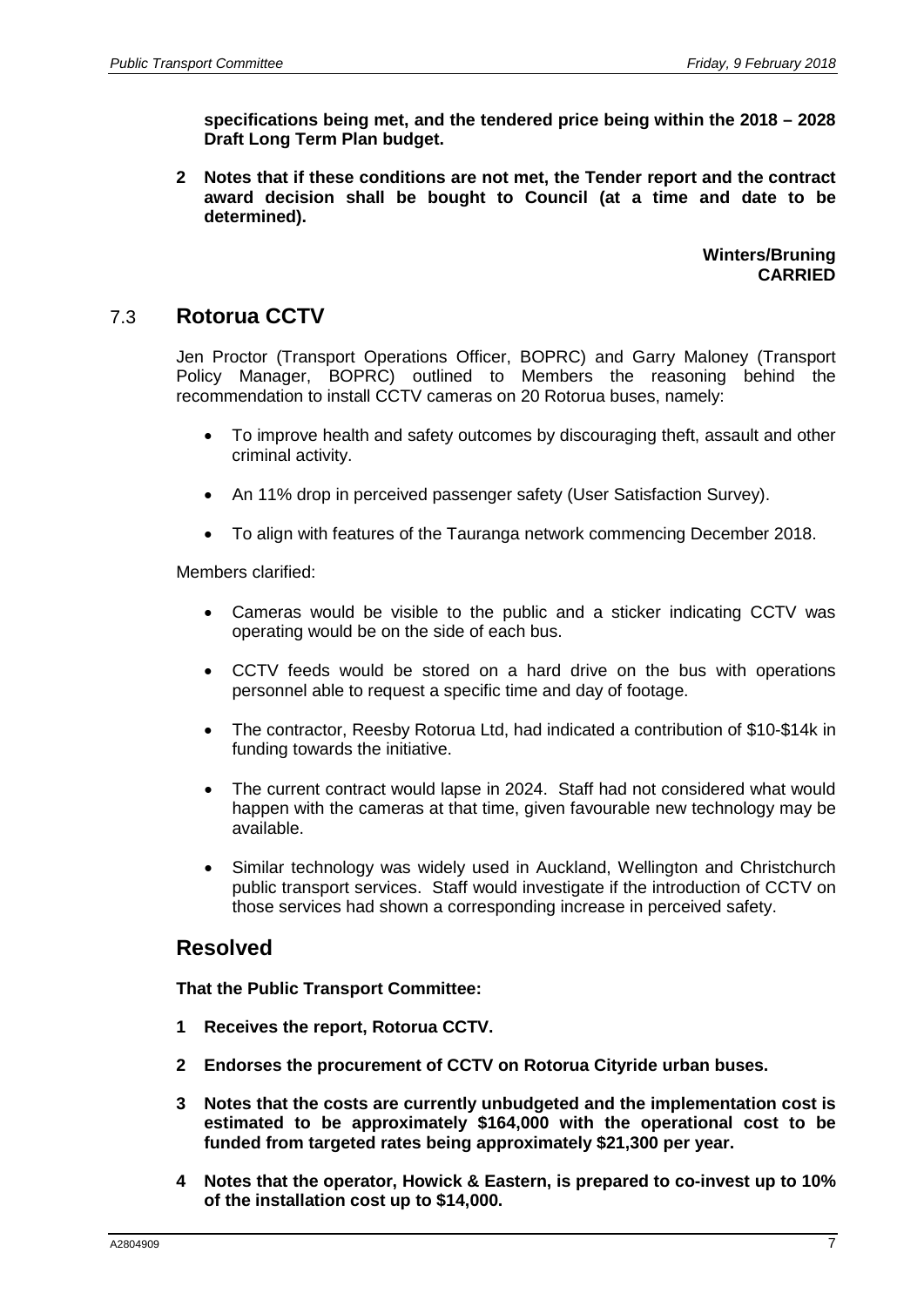**That the Public Transport Committee recommends that the Regional Council:**

**1 Agrees to implement and fund CCTV on Rotorua Cityride urban buses from the start of the 2018/19 financial year at an estimated cost of approximately \$164,000 with the operational cost to be funded from targeted rates being approximately \$21,300 per year.**

> **Winters/Gould CARRIED**

### 7.4 **Passenger Wi-Fi**

Melissa Winters (Transport Operations Officer, BOPRC) and Garry Maloney (Transport Policy Manager, BOPRC) updated Members on the success of the two month passenger Wi-Fi trial on six Tauranga and six Rotorua buses since December 2017.

Members noted it was well received, a valuable addition to the customer experience and now an expected feature.

Members clarified that Wi-Fi would continue until the new Contractor was decided.

#### **Resolved**

**That the Public Transport Committee:**

- **1 Receives the report, Passenger Wi-Fi.**
- **2 Endorses Option 2 in the report "Passenger Wi-Fi" to deliver Wi-Fi on Rotorua and Eastern Bay bus services (excluding Ruatahuna, Matata and Potaka).**
- **3 Notes that the costs of Option 2 are currently unbudgeted and the estimated implementation cost is approximately \$69,500 with the operational cost to be funded from targeted rates being approximately \$33,500 per year.**

**That the Public Transport Committee recommends that the Regional Council:**

**1 Agrees to implement and fund passenger Wi-Fi on Rotorua and Eastern Bay bus services (excluding Ruatahuna, Matata and Potaka) from the start of the 2018/19 financial year at a cost of approximately \$69,500 with the operational cost to be funded from targeted rates being approximately \$33,500 per year.**

> **Winters/Gould CARRIED**

### 7.5 **Waihi Beach Trial Service**

Melissa Winters (Transport Operations Officer, BOPRC) and Garry Maloney (Transport Policy Manager, BOPRC) discussed the Waihī Beach Trial Service with Members, highlights included:

- A steady increase in usage as word of the service spread and confidence grew.
- Great feedback had been received and a second day for the service (on Tuesdays) was requested.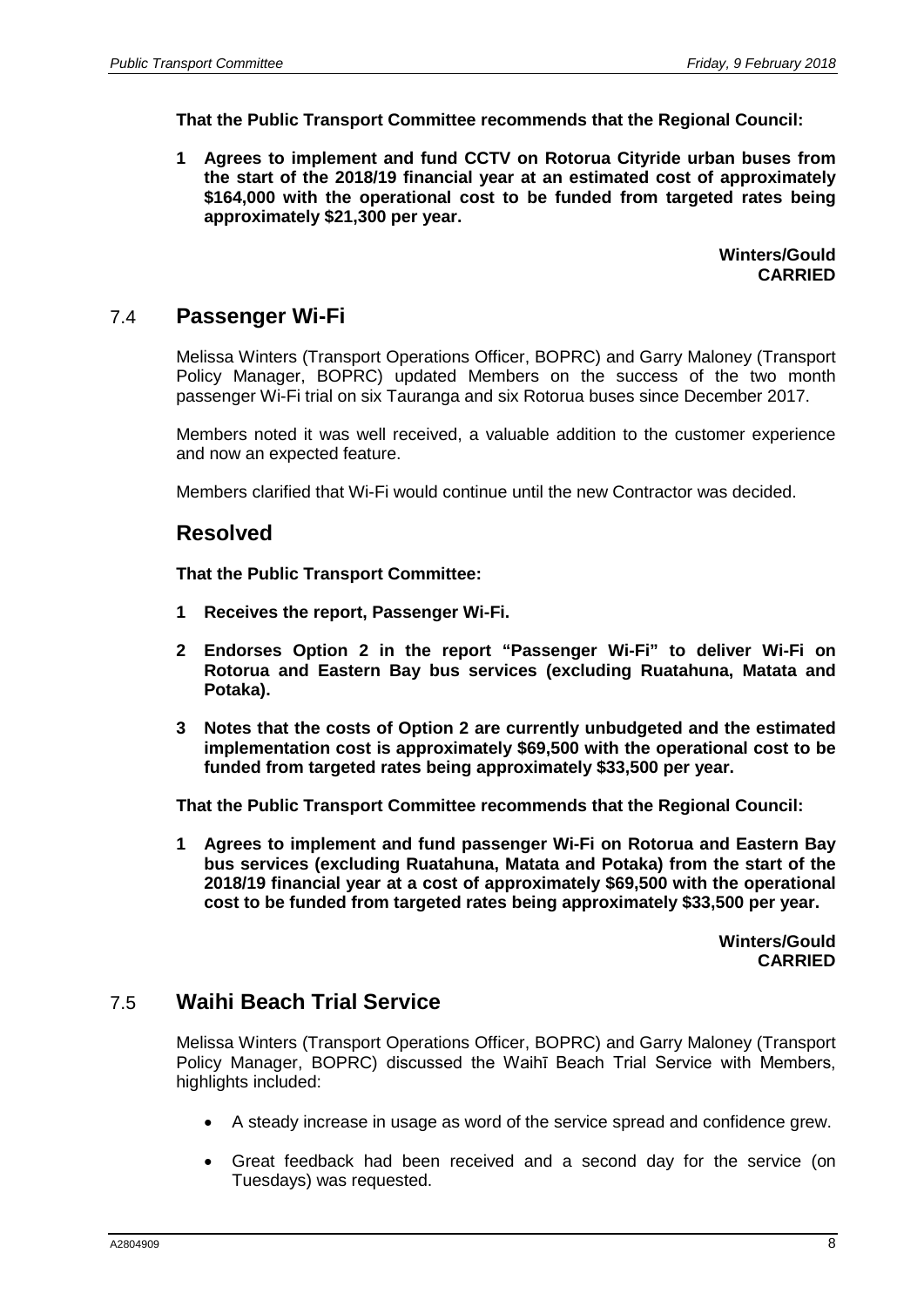- Students were using the service to get from school to surf lifesaving activities.
- The fare return was comparable to other rural services and was funded through general rates but would become a targeted rate in the Draft LTP. Staff had initiated discussions with NZTA and Waikato Regional Council on process and funding issues.

### **Resolved**

**That the Public Transport Committee:**

- **1 Receives the report, Waihi Beach Trial Service.**
- **2 Agrees that the current configuration of the Waihi Beach trial passenger transport service has been successful and endorses its continuation and expansion to two days a week.**

**That the Public Transport Committee recommends that the Regional Council:**

**1 Agrees to make the Waihi Beach trial service permanent and extend it to two days of operation per week from 1 July 2018, at an estimated total cost of \$41,600 per annum.**

> **Nees/Bruning CARRIED**

# 7.6 **Public Transport Promotional Activity**

*Refer Objective ID A2808003 for video presentations.*

Simon Neate (Transport Marketing Advisor, BOPRC) and Garry Maloney (Transport Policy Manager, BOPRC) updated Members on the previous three months of promotional activity and upcoming promotions.

Members noted the success of the free travel on Rotorua's Cityride buses on Saturday 3 February for the Te Aka Mauri Open Day which saw an additional 1,350 passengers using public transport, a 100% increase from the Saturday prior.

Members requested a discussion be held on the best way to promote the new bus network, specifically how to reach every household.

Fiona McTavish (General Manager, Strategy and Science, BOPRC) would present a report discussing guidelines where staff could assess events against criteria to consider if Council were to support an event by providing free public transport.

#### **Attendance**

**Cr Thompson exited the room at 11.39am Cr Crosby left the meeting at 11.39am**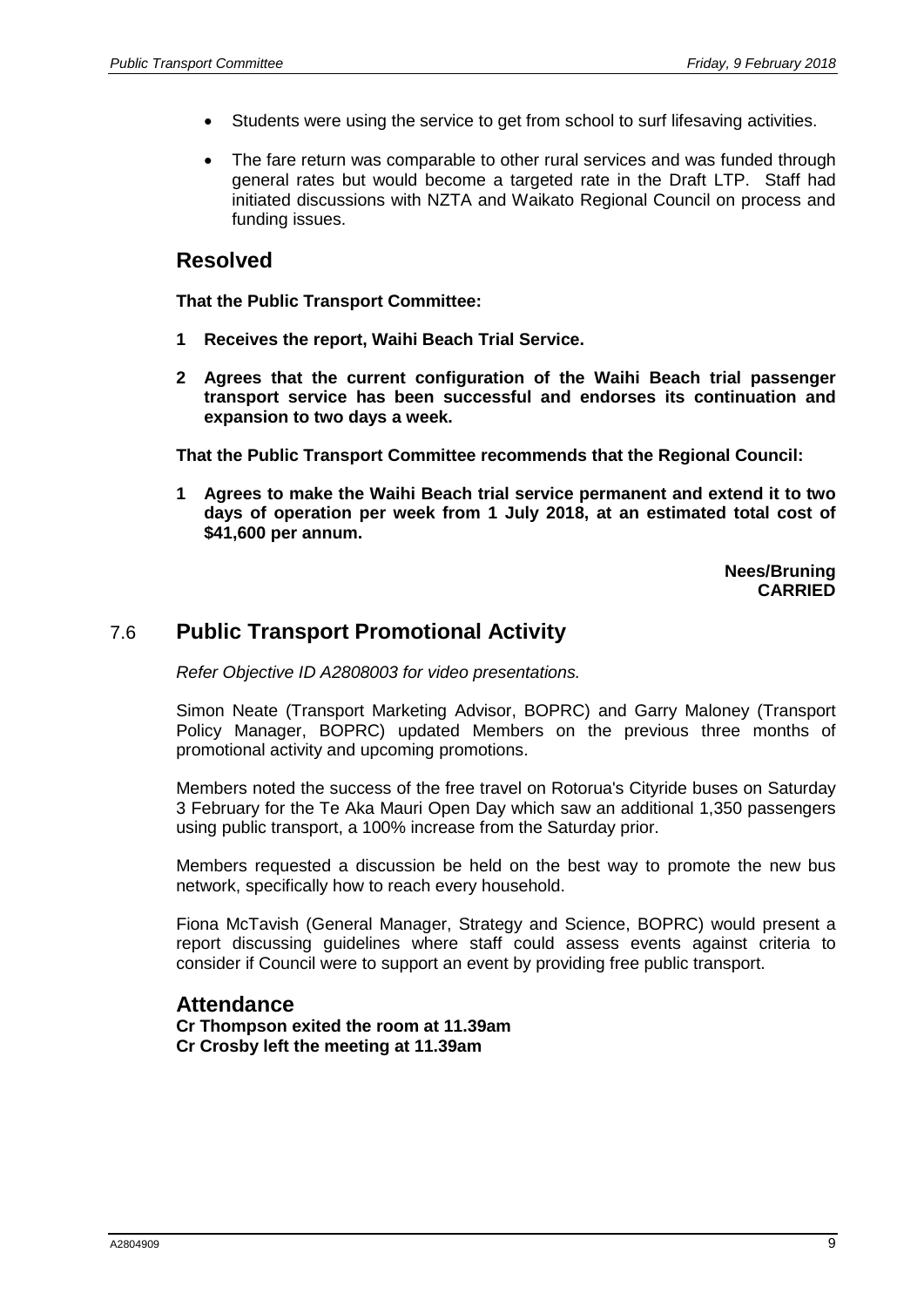# **Resolved**

**That the Public Transport Committee:**

**1 Receives the report, Public Transport Promotional Activity.**

**Gould/Winters CARRIED**

### 7.7 **Performance of Public Transport Services for July to December 2017**

#### **Resolved**

**That the Public Transport Committee:**

**1 Receives the report, Performance of Public Transport Services for July to December 2017.**

> **Thurston/Nees CARRIED**

### 7.8 **Other Matters of Interest**

Melissa Winters (Transport Operations Officer, BOPRC), Joe Metcalfe (Senior Transport Planner, BOPRC) and Garry Maloney (Transport Policy Manager, BOPRC), updated Members on Other Matters of Interest.

# **Attendance**

#### **Cr Thompson re-entered the room at 11.42am**

A real time passenger information system was under development to give public transport users in the Western Bay live information on bus routes, bus stop locations, destinations, current bus locations and estimated times of arrival. The implementation of the system required fitting 41 buses with GPS units which would integrate with Google Maps to provide live data.

Members confirmed BOPRC would be able to review the number of users and discussed the Track-A-Bus system available in Rotorua and Eastern Bay and its shortcomings.

# **Resolved**

**That the Public Transport Committee:Receives the report, Other Matters of Interest.**

> **Thurston/Bruning CARRIED**